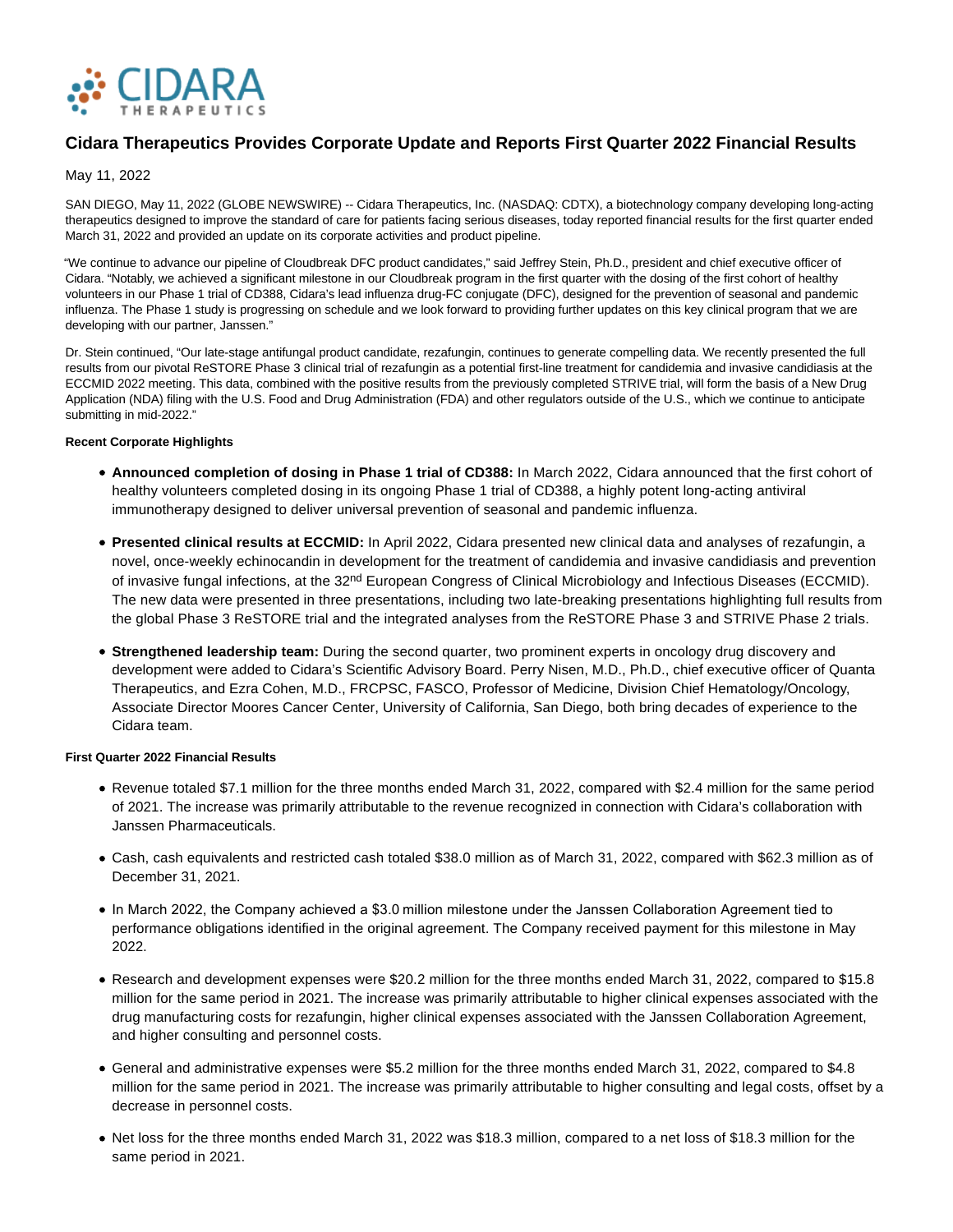• As of March 31, 2022, Cidara had 69,049,247 shares of common stock outstanding, and 1,818,472 shares of Series X convertible preferred stock outstanding, which are convertible into 18,184,720 shares of common stock.

## **About Cidara Therapeutics**

Cidara is developing long-acting therapeutics designed to improve the standard of care for patients facing serious diseases. The Company's portfolio is comprised of new approaches aimed at transforming existing prevention and treatment paradigms, first with its lead Phase 3 antifungal candidate, rezafungin, in addition to drug-Fc conjugates (DFCs) targeting viral and oncology diseases from Cidara's proprietary Cloudbreak platform. Cidara is headquartered in San Diego, California. For more information, please visit www.cidara.com.

#### **Forward-Looking Statements**

This release contains "forward-looking statements" within the meaning of Section 27A of the Securities Act of 1933, as amended, and Section 21E of the Securities Exchange Act of 1934, as amended, and such forward-looking statements are made pursuant to the safe harbor provisions of the Private Securities Litigation Reform Act of 1995. Words such as "anticipates," "look forward to," "will" and similar expressions (as well as other words or expressions referencing future events, conditions or circumstances) convey uncertainty of future events or outcomes and are intended to identify these forward-looking statements. Forward-looking statements describe future expectations, plans, results, or strategies, among other things, and in this release include, but are not limited to, statements related to the potential for influenza DFCs, including CD388, to provide universal prevention against seasonal and pandemic influenza, intentions to provide further updates on the CD388 program, the timing of the NDA filing for rezafungin with the FDA and other regulators outside the U.S. and the ability of the Company's product portfolio to transform existing prevention and treatment paradigms. Such statements are subject to a multitude of risks and uncertainties that could cause future circumstances, events, or results to differ materially from those projected in the forward-looking statements, such as unanticipated delays in or negative results from Cidara's preclinical or clinical trials, delays in action by regulatory authorities due to limitations on inspections and other COVID-19-related effects, and impacts of the COVID-19 pandemic or other obstacles on the enrollment of patients or other aspects of CD388 development. These and other risks are identified under the caption "Risk Factors" in Cidara's most recent Quarterly Report on Form 10-Q and other filings subsequently made with the Securities and Exchange Commission. All forward-looking statements contained in this press release speak only as of the date on which they were made and are based on management's assumptions and estimates as of such date. Cidara does not undertake any obligation to publicly update any forward-looking statements, whether as a result of the receipt of new information, the occurrence of future events or otherwise.

## **INVESTOR CONTACT:**

Brian Ritchie LifeSci Advisors (212) 915-2578 britchie@lifesciadvisors.com

## **MEDIA CONTACT:**

Patrick Bursey LifeSci Communications (203) 430-9545 pbursey@lifescicomms.com

## **CIDARA THERAPEUTICS, INC.**

### **Condensed Consolidated Statements of Operations (unaudited)**

|                                                                    | <b>Three Months Ended</b><br>March 31, |            |   |            |  |
|--------------------------------------------------------------------|----------------------------------------|------------|---|------------|--|
| (In thousands, except share and per share data)                    |                                        | 2022       |   | 2021       |  |
| Revenues:                                                          |                                        |            |   |            |  |
| Collaboration revenue                                              | S                                      | 7,109      | S | 2,408      |  |
| Total revenues                                                     |                                        | 7,109      |   | 2,408      |  |
| Operating expenses:                                                |                                        |            |   |            |  |
| Research and development                                           |                                        | 20,166     |   | 15,849     |  |
| General and administrative                                         |                                        | 5,204      |   | 4,781      |  |
| Total operating expenses                                           |                                        | 25,370     |   | 20,630     |  |
| Loss from operations                                               |                                        | (18,261)   |   | (18, 222)  |  |
| Other expense:                                                     |                                        |            |   |            |  |
| Interest expense, net                                              |                                        | (20)       |   | (70)       |  |
| Total other expense, net                                           |                                        | (20)       |   | (70)       |  |
| Net loss and comprehensive loss                                    |                                        | (18, 281)  |   | (18,292)   |  |
| Net loss attributable to common shareholders                       |                                        | (18, 281)  | S | (18, 292)  |  |
| Basic and diluted net loss per common share                        |                                        | (0.27)     |   | (0.39)     |  |
| Shares used to compute basic and diluted net loss per common share |                                        | 68,138,116 |   | 46,967,213 |  |

**Condensed Consolidated Balance Sheet Data**